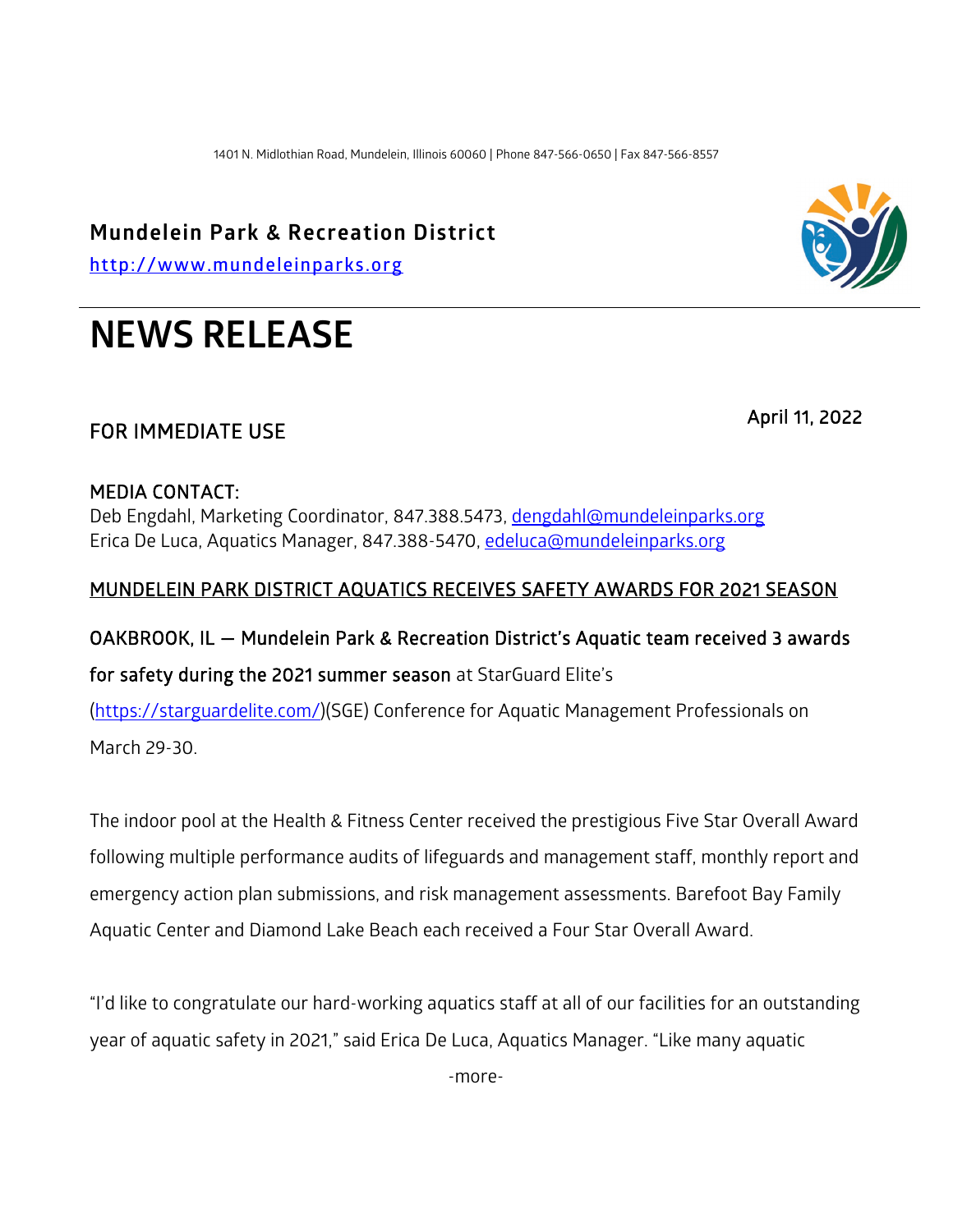Park District Receives Safety Awards Page two April 11, 2022

facilities, staffing was a challenge and we worked hard to keep the safety of our visitors our number one priority."

StarGuard Elite is an aquatic risk prevention agency that is internationally recognized for its elite training, certification, and consulting programs serving lifeguards, management, attraction attendants, and more.

Mundelein Park & Recreation District is hiring lifeguards for the upcoming summer season.

#### Benefits include:

- Enjoy a fun atmosphere working alongside your peers
- No experience necessary! Get paid for in-house training!
- Flexible scheduling to allow for other summer activities and vacations
- Free access to all Aquatic facilities and a free membership to the Health & Fitness Center
- Lifeguards start at \$13/hour
- \$100 Signing Bonus if you stay the full season!
- \$250 Referral Bonus for each person you refer if the person stays the full season!

For more information and to apply please visit [https://bit.ly/3LIkQ28.](https://bit.ly/3LIkQ28)

# # #